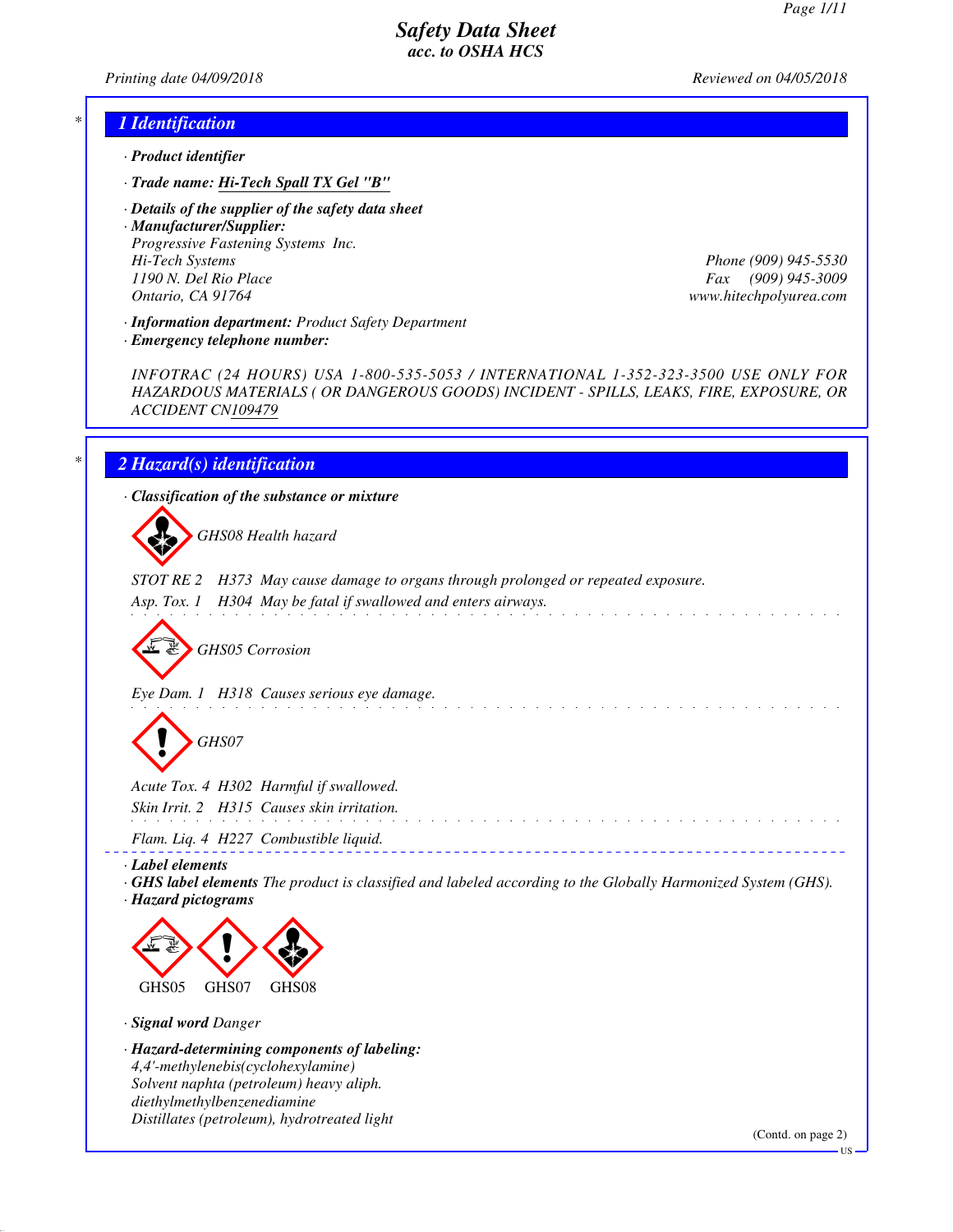*Printing date 04/09/2018 Reviewed on 04/05/2018*

*Trade name: Hi-Tech Spall TX Gel "B"*

|   | (Contd. of page 1)                                                                                             |
|---|----------------------------------------------------------------------------------------------------------------|
|   | · Hazard statements                                                                                            |
|   | Combustible liquid.                                                                                            |
|   | Harmful if swallowed.                                                                                          |
|   | Causes skin irritation.                                                                                        |
|   | Causes serious eye damage.                                                                                     |
|   | May cause damage to organs through prolonged or repeated exposure.                                             |
|   | May be fatal if swallowed and enters airways.                                                                  |
|   | · Precautionary statements                                                                                     |
|   | Keep away from flames and hot surfaces. - No smoking.                                                          |
|   | Do not breathe dust/fume/gas/mist/vapors/spray.                                                                |
|   | Wash thoroughly after handling.                                                                                |
|   | Do not eat, drink or smoke when using this product.                                                            |
|   | Wear protective gloves/protective clothing/eye protection/face protection.                                     |
|   | If swallowed: Immediately call a poison center/doctor.                                                         |
|   | Specific treatment (see on this label).                                                                        |
|   | Do NOT induce vomiting.                                                                                        |
|   |                                                                                                                |
|   | If on skin: Wash with plenty of water.                                                                         |
|   | If in eyes: Rinse cautiously with water for several minutes. Remove contact lenses, if present and easy to do. |
|   | Continue rinsing.                                                                                              |
|   | Get medical advice/attention if you feel unwell.                                                               |
|   | Rinse mouth.                                                                                                   |
|   | Take off contaminated clothing and wash it before reuse.                                                       |
|   | If skin irritation occurs: Get medical advice/attention.                                                       |
|   | In case of fire: Use for extinction: CO2, powder or water spray.                                               |
|   | Store in a well-ventilated place. Keep cool.                                                                   |
|   | Store locked up.                                                                                               |
|   | Dispose of contents/container in accordance with local/regional/national/international regulations.            |
|   | · Classification system:                                                                                       |
|   | $\cdot$ NFPA ratings (scale 0 - 4)                                                                             |
|   |                                                                                                                |
|   | $Health = 3$                                                                                                   |
|   | $Fire = 2$                                                                                                     |
|   | $Reactivity = 0$                                                                                               |
|   |                                                                                                                |
|   | · HMIS-ratings (scale 0 - 4)                                                                                   |
|   | <b>HEALTH</b><br>$^{\ast 3}$<br>$Health = *3$                                                                  |
|   |                                                                                                                |
|   | $\begin{bmatrix} 2 \\ \end{bmatrix}$ Fire = 2<br><b>FIRE</b>                                                   |
|   | REACTIVITY 0 $Reactivity = 0$                                                                                  |
|   | $\cdot$ Other hazards                                                                                          |
|   |                                                                                                                |
|   | · Results of PBT and vPvB assessment                                                                           |
|   | · <b>PBT</b> : Not applicable.                                                                                 |
|   | $\cdot v$ PvB: Not applicable.                                                                                 |
|   |                                                                                                                |
| * | <b>3 Composition/information on ingredients</b>                                                                |
|   |                                                                                                                |
|   | • Chemical characterization: Mixtures                                                                          |
|   | · Description: Mixture of the substances listed below with nonhazardous additions.                             |
|   |                                                                                                                |
|   | · Dangerous components:                                                                                        |
|   | 64742-96-7 Solvent naphta (petroleum) heavy aliph.<br>> $10-≤25%$                                              |
|   | $\bigotimes$ Asp. Tox. 1, H304                                                                                 |
|   |                                                                                                                |

(Contd. on page 3) US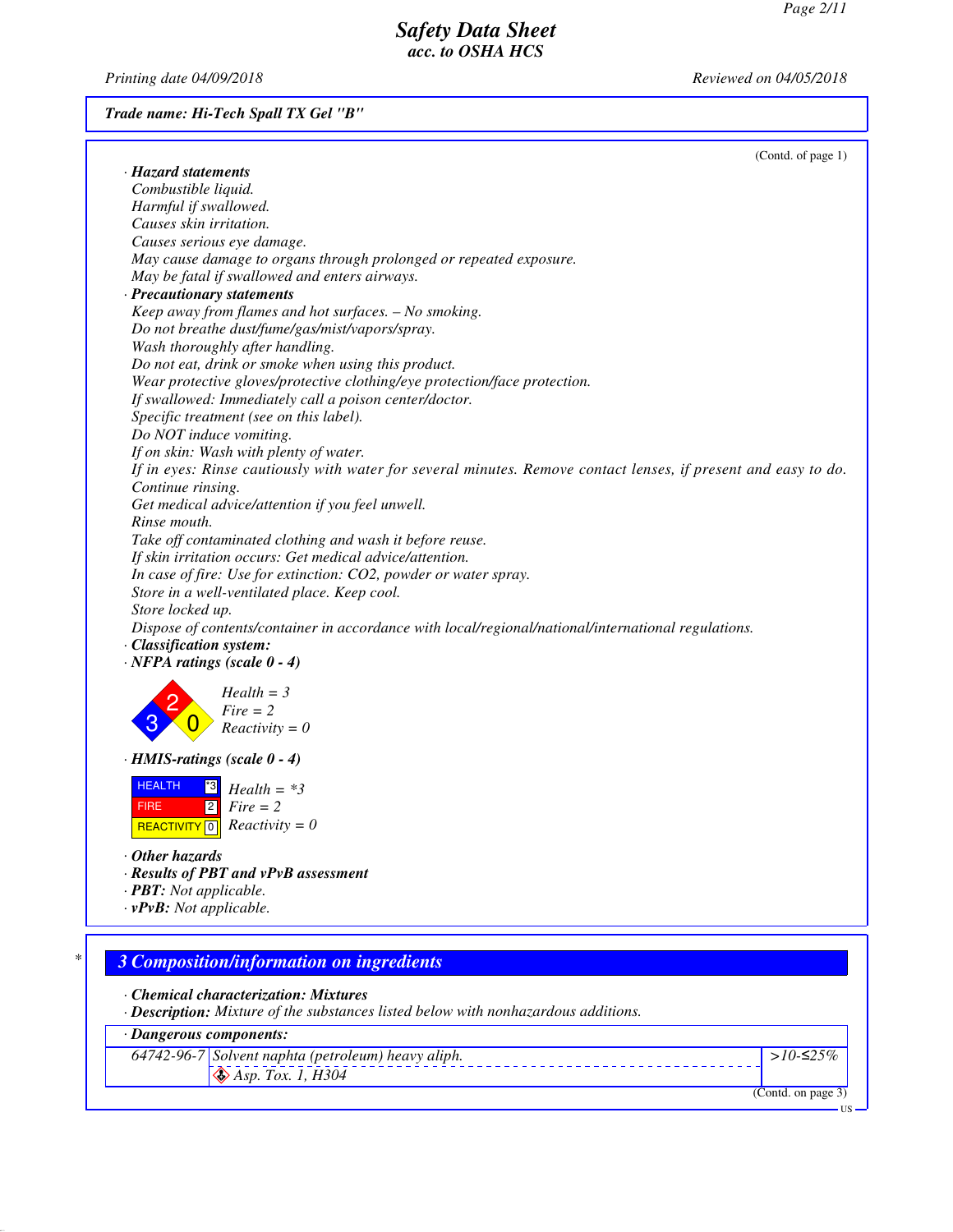*Printing date 04/09/2018 Reviewed on 04/05/2018*

*Trade name: Hi-Tech Spall TX Gel "B"*

|                                                                                                        | (Contd. of page 2) |
|--------------------------------------------------------------------------------------------------------|--------------------|
| $64742-47-8$ Distillates (petroleum), hydrotreated light                                               | $>10-525\%$        |
| $\bigotimes$ Flam. Liq. 3, H226; $\bigotimes$ Asp. Tox. 1, H304                                        |                    |
| 68479-98-1 diethylmethylbenzenediamine                                                                 | $\geq 2.5 < 10\%$  |
| $\bigotimes$ STOT RE 2, H373; $\bigotimes$ Acute Tox. 4, H302; Acute Tox. 4, H312; Eye Irrit. 2A, H319 |                    |
| $\overline{1761-71-3}$ 4,4'-methylenebis(cyclohexylamine)                                              | $\geq$ 3- $\lt$ 5% |
| $\leftrightarrow$ Acute Tox. 3, H301; $\leftrightarrow$ Skin Corr. 1B, H314; Eye Dam. 1, H318          |                    |

### *4 First-aid measures*

#### *· Description of first aid measures*

*· General information:*

*Symptoms of poisoning may even occur after several hours; therefore medical observation for at least 48 hours after the accident.*

- *· After inhalation: In case of unconsciousness place patient stably in side position for transportation.*
- *· After skin contact: Immediately wash with water and soap and rinse thoroughly.*
- *· After eye contact: Rinse opened eye for several minutes under running water. Then consult a doctor.*
- *· After swallowing:*

*Rinse out mouth and then drink plenty of water.*

*Immediately call a doctor.*

*· Information for doctor:*

- *· Most important symptoms and effects, both acute and delayed No further relevant information available.*
- *· Indication of any immediate medical attention and special treatment needed*

*No further relevant information available.*

#### *5 Fire-fighting measures*

- *· Extinguishing media*
- *· Suitable extinguishing agents: water spray, dry powder, carbon dioxide, foam*
- *· Special hazards arising from the substance or mixture*

*Hazards during fire-fighting:*

*nitrous gases, fumes/smoke, isocyanate, vapour*

- *· Advice for firefighters*
- *· Protective equipment:*

*Firefighters should be equipped with self-contained breathing apparatus and turn out gear.*

*· Additional information*

*Dispose of fire debris and contaminated extinguishing water in accordance with official regulations.*

#### *\* 6 Accidental release measures*

- *· Personal precautions, protective equipment and emergency procedures Wear protective equipment. Keep unprotected persons away. · Environmental precautions:*
- *Do not allow to penetrate the ground/soil. Do not allow to enter sewers/ surface or ground water.*
- *· Methods and material for containment and cleaning up: Dispose of the collected material according to regulations. Use neutralizing agent. Dispose contaminated material as waste according to item 13. Ensure adequate ventilation.*

(Contd. on page 4)

US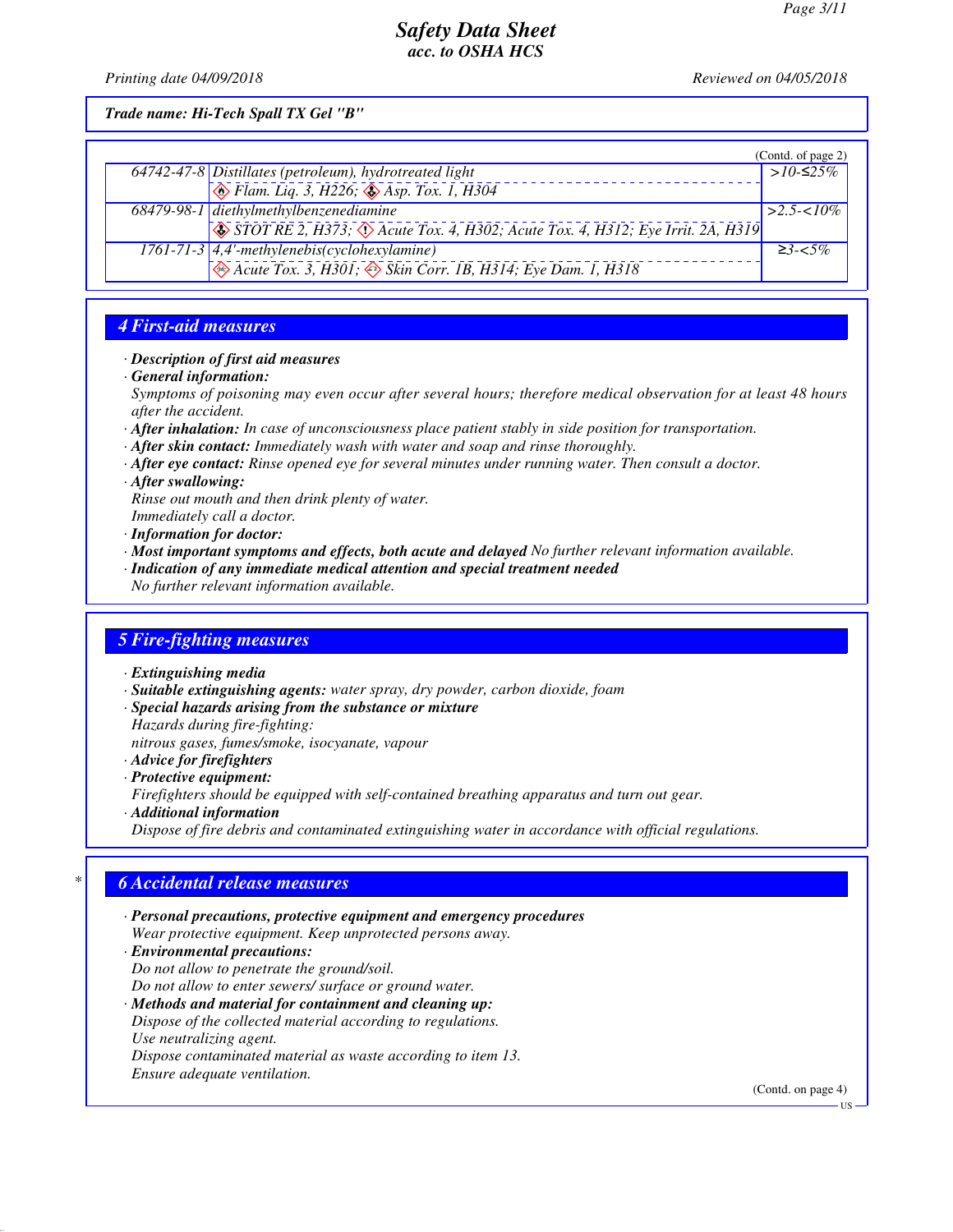*Printing date 04/09/2018 Reviewed on 04/05/2018*

#### *Trade name: Hi-Tech Spall TX Gel "B"*

|                                                                 | (Contd. of page 3)        |
|-----------------------------------------------------------------|---------------------------|
| $\cdot$ Reference to other sections                             |                           |
| See Section 7 for information on safe handling.                 |                           |
| See Section 8 for information on personal protection equipment. |                           |
| See Section 13 for disposal information.                        |                           |
| · Protective Action Criteria for Chemicals                      |                           |
| $\cdot$ PAC-1:                                                  |                           |
| $102-60-3$ 1,1',1",1"'-ethylenedinitrilotetrapropan-2-ol        | $34$ mg/m <sup>3</sup>    |
| $\cdot$ PAC-2:                                                  |                           |
| $102-60-3$   1,1',1",1"'-ethylenedinitrilotetrapropan-2-ol      | $1370$ mg/m <sup>3</sup>  |
| $\cdot$ PAC-3:                                                  |                           |
| $102-60-3$   $1,1',1'',1'''$ -ethylenedinitrilotetrapropan-2-ol | $2,200$ mg/m <sup>3</sup> |

#### *7 Handling and storage*

*· Handling:*

- *· Precautions for safe handling Ensure thorough ventilation of stores and work area. Protect against moisture.*
- *· Information about protection against explosions and fires: Keep ignition sources away Do not smoke.*
- *· Conditions for safe storage, including any incompatibilities Segregate from foods and animal feeds. Segregate friom acids and bases. · Storage:*
- *· Requirements to be met by storerooms and receptacles: Carbon Steel, (Iron), High density polyethylene (HDPE), Low density polyethylene (LDPE)*
- *· Information about storage in one common storage facility: Not required.*
- *· Further information about storage conditions: Keep receptacle tightly sealed.*
- *· Specific end use(s) No further relevant information available.*

# *8 Exposure controls/personal protection*

- *· Additional information about design of technical systems: No further data; see item 7.*
- *· Control parameters*
- *· Components with limit values that require monitoring at the workplace:*

*The product does not contain any relevant quantities of materials with critical values that have to be monitored at the workplace.*

- *· Additional information: The lists that were valid during the creation were used as basis.*
- *· Exposure controls*
- *· Personal protective equipment:*
- *· General protective and hygienic measures: Keep away from foodstuffs, beverages and feed. Immediately remove all soiled and contaminated clothing. Wash hands before breaks and at the end of work. Store protective clothing separately. Avoid contact with the skin. Avoid contact with the eyes and skin.*

*· Breathing equipment:*

*In case of brief exposure or low pollution use respiratory filter device. In case of intensive or longer exposure use respiratory protective device that is independent of circulating air.*

(Contd. on page 5)

US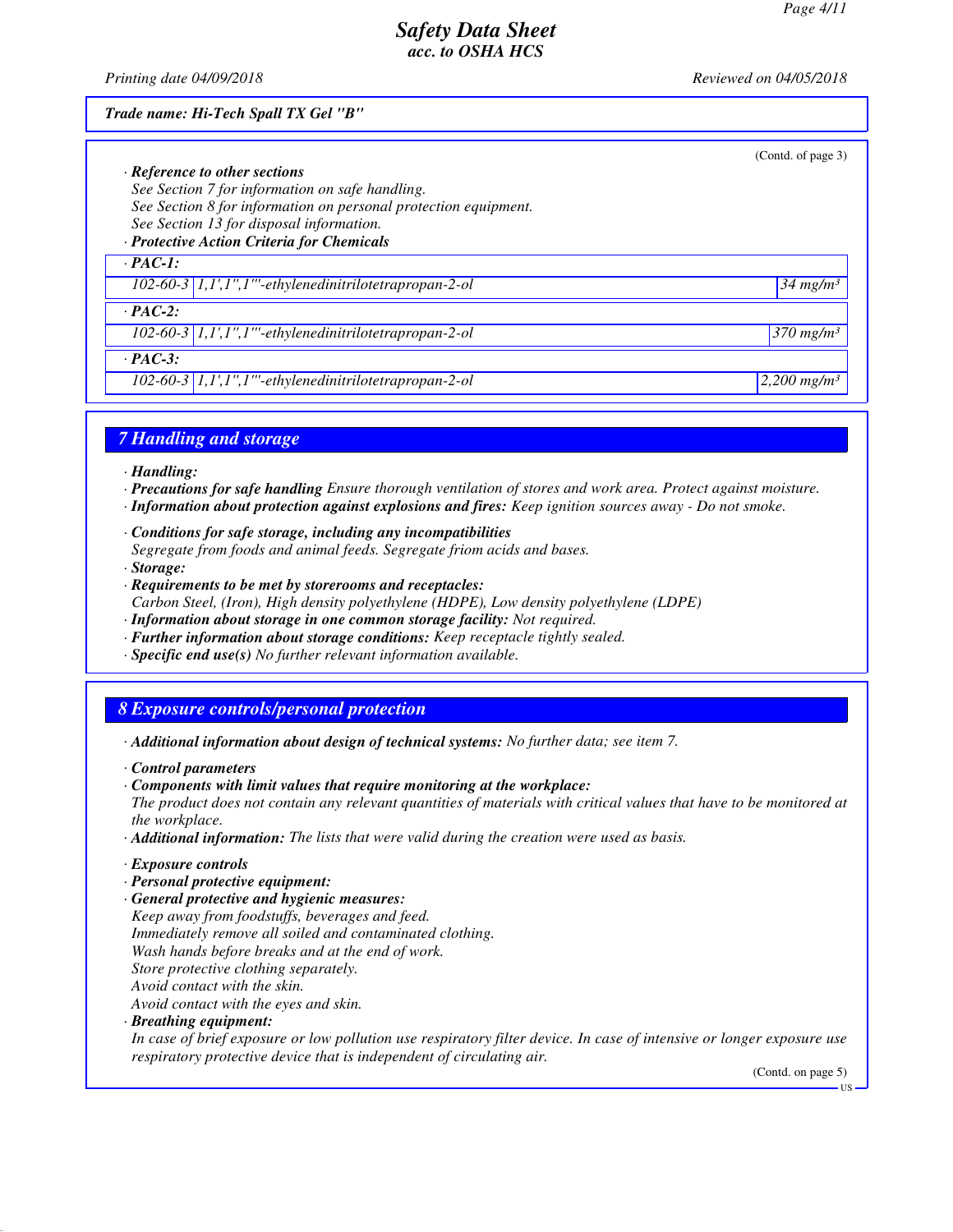*Printing date 04/09/2018 Reviewed on 04/05/2018*

*· Protection of hands:*

#### *Trade name: Hi-Tech Spall TX Gel "B"*

(Contd. of page 4)



\_S*Protective gloves*

*The glove material has to be impermeable and resistant to the product/ the substance/ the preparation. Due to missing tests no recommendation to the glove material can be given for the product/ the preparation/ the chemical mixture.*

*Selection of the glove material on consideration of the penetration times, rates of diffusion and the degradation · Material of gloves*

*The selection of the suitable gloves does not only depend on the material, but also on further marks of quality and varies from manufacturer to manufacturer. As the product is a preparation of several substances, the resistance of the glove material can not be calculated in advance and has therefore to be checked prior to the application.*

*· Penetration time of glove material*

*The exact break through time has to be found out by the manufacturer of the protective gloves and has to be observed.*

*· Eye protection:*



\_R*Tightly sealed goggles*

*· Body protection: Protective work clothing*

| · Information on basic physical and chemical properties               |                              |  |  |  |  |  |
|-----------------------------------------------------------------------|------------------------------|--|--|--|--|--|
| <b>General Information</b>                                            |                              |  |  |  |  |  |
| $\cdot$ Appearance:                                                   |                              |  |  |  |  |  |
| Form:                                                                 | Liquid                       |  |  |  |  |  |
| Color:                                                                | Amber colored                |  |  |  |  |  |
| $\cdot$ Odor:                                                         | slight odour                 |  |  |  |  |  |
| · Odor threshold:                                                     | Not determined.              |  |  |  |  |  |
| $\cdot$ pH-value:                                                     | Not determined.              |  |  |  |  |  |
| Change in condition                                                   |                              |  |  |  |  |  |
| <b>Melting point/Melting range:</b>                                   | Undetermined.                |  |  |  |  |  |
| <b>Boiling point/Boiling range:</b>                                   | 200 °C (392 °F)              |  |  |  |  |  |
| $\cdot$ Flash point:                                                  | 61 °C (141.8 °F)             |  |  |  |  |  |
| · Flammability (solid, gaseous):                                      | Not applicable.              |  |  |  |  |  |
| · Ignition temperature:                                               | 210 °C (410 °F)              |  |  |  |  |  |
| $\cdot$ Decomposition temperature:                                    | Not determined.              |  |  |  |  |  |
| · Auto igniting:                                                      | Product is not selfigniting. |  |  |  |  |  |
| · Danger of explosion:                                                | Not determined.              |  |  |  |  |  |
| <b>Explosion limits:</b>                                              |                              |  |  |  |  |  |
| Lower:                                                                | $0.5$ Vol $%$                |  |  |  |  |  |
| <b>Upper:</b>                                                         | 6.5 Vol $%$                  |  |  |  |  |  |
| $\cdot$ Vapor pressure at 20 $\rm{^{\circ}C}$ (68 $\rm{^{\circ}F}$ ): | 2 hPa (1.5 mm Hg)            |  |  |  |  |  |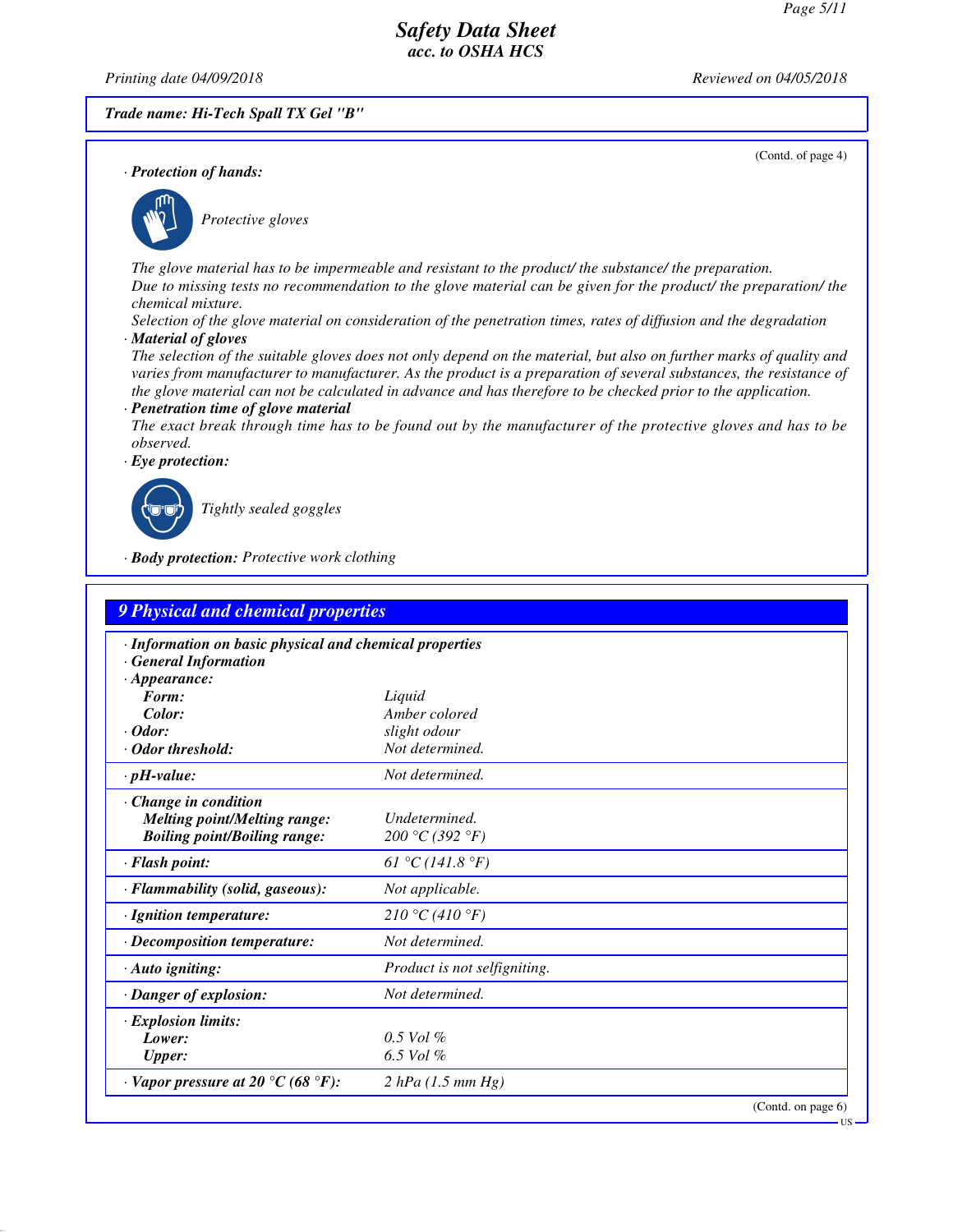*Printing date 04/09/2018 Reviewed on 04/05/2018*

*Trade name: Hi-Tech Spall TX Gel "B"*

|                                                            | (Contd. of page 5)                         |  |
|------------------------------------------------------------|--------------------------------------------|--|
| $\cdot$ Density:                                           | Not determined.                            |  |
| · Relative density                                         | Not determined.                            |  |
| · Vapor density                                            | Not determined.                            |  |
| $\cdot$ Evaporation rate                                   | Not determined.                            |  |
| · Solubility in / Miscibility with                         |                                            |  |
| Water:                                                     | Not miscible or difficult to mix.          |  |
| · Partition coefficient (n-octanol/water): Not determined. |                                            |  |
| $\cdot$ Viscosity:                                         |                                            |  |
| Dynamic:                                                   | Not determined.                            |  |
| Kinematic:                                                 | Not determined.                            |  |
| · Solvent content:                                         |                                            |  |
| <b>VOC</b> content:                                        | $0.00 \%$                                  |  |
|                                                            | $0.0$ g/l / $0.00$ lb/gl                   |  |
| Solids content:                                            | 86.4%                                      |  |
| $\cdot$ Other information                                  | No further relevant information available. |  |

### *10 Stability and reactivity*

*· Reactivity No further relevant information available.*

- *· Chemical stability*
- *· Thermal decomposition / conditions to be avoided: No decomposition if used according to specifications.*
- *· Possibility of hazardous reactions*

*Contact with certain rubbers and plastics can cause brittleness of the substance/product with subsequent loss in strength.*

*Exothermic reaction. Reacts with strong acids and alkalies. Reacts with oxidizing agents.*

*· Conditions to avoid*

*Temperature < 0 degrees Celsius Avoid moisture*

*· Incompatible materials: acids, oxidizing agents, isocyanates acids, amines, alcohols, water, Alkalines, strong bases, Products that react with isocyantes · Hazardous decomposition products: aromatic isocyanates, gases/vapours*

*carbon monoxide, carbon dioxide, nitrogen oxide, hydrogen cyanide*

# *\* 11 Toxicological information*

*· Information on toxicological effects*

*· Acute toxicity:*

*· LD/LC50 values that are relevant for classification:*

*ATE (Acute Toxicity Estimate)*

*Oral LD50 1,937 mg/kg*

*Dermal LD50 >44,000 mg/kg (rat)*

 *68479-98-1 diethylmethylbenzenediamine*

*Oral LD50 738 mg/kg (rat)*

*Dermal LD50 >2,000 mg/kg (rat)*

(Contd. on page 7)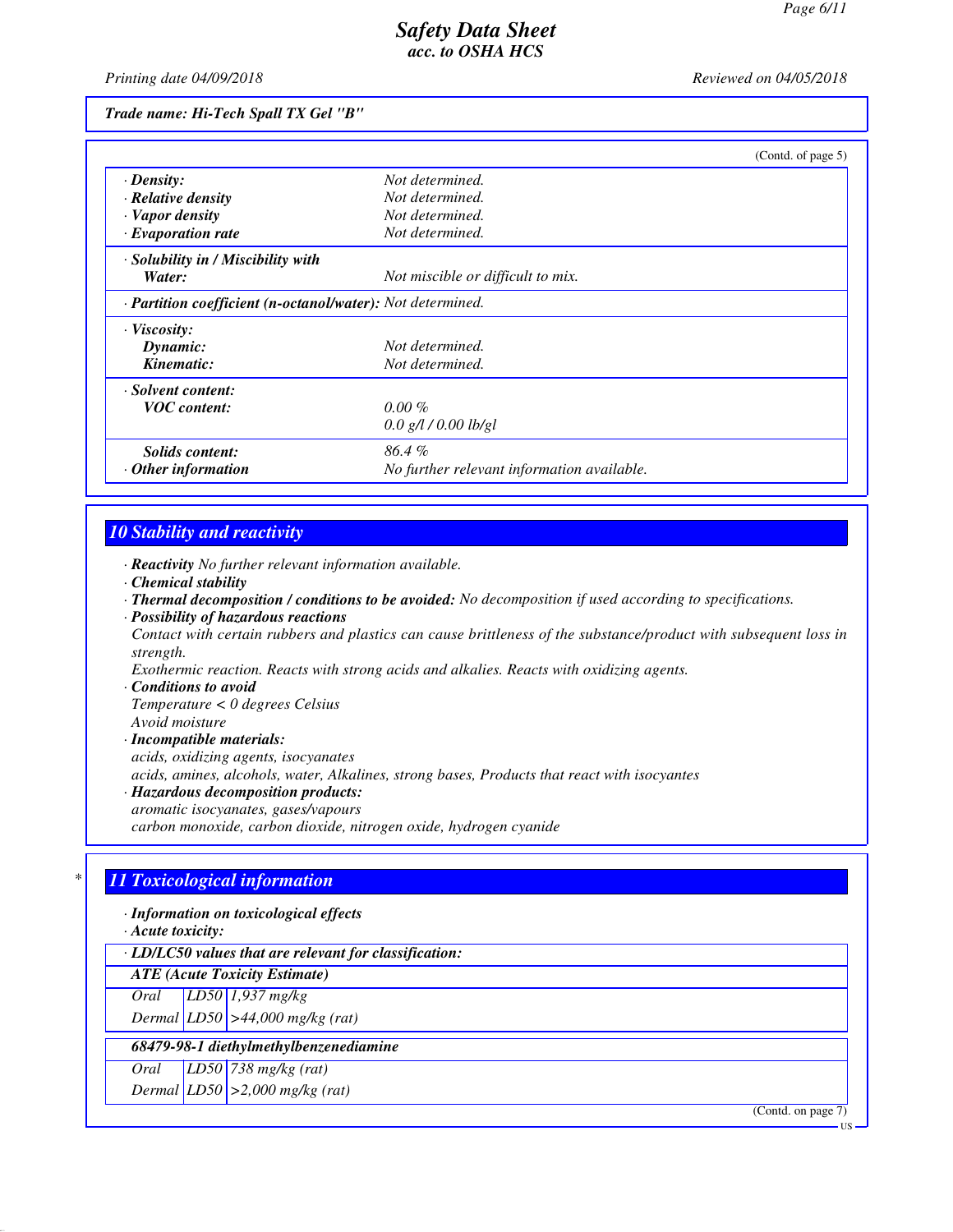*Printing date 04/09/2018 Reviewed on 04/05/2018*

#### *Trade name: Hi-Tech Spall TX Gel "B"*

(Contd. of page 6)

- *· Primary irritant effect:*
- *· on the skin: Irritant to skin and mucous membranes.*
- *· on the eye: Strong irritant with the danger of severe eye injury.*
- *· Sensitization: No sensitizing effects known.*
- *· Additional toxicological information:*

*The product shows the following dangers according to internally approved calculation methods for preparations: Harmful*

*Irritant*

*· Carcinogenic categories*

*· IARC (International Agency for Research on Cancer)*

*None of the ingredients is listed.*

#### *· NTP (National Toxicology Program)*

*None of the ingredients is listed.*

#### *· OSHA-Ca (Occupational Safety & Health Administration)*

*None of the ingredients is listed.*

#### *12 Ecological information*

#### *· Toxicity*

- *· Aquatic toxicity: No further relevant information available.*
- *· Persistence and degradability No further relevant information available.*
- *· Behavior in environmental systems:*
- *· Bioaccumulative potential No further relevant information available.*
- *· Mobility in soil No further relevant information available.*
- *· Additional ecological information:*

#### *· General notes:*

*Water hazard class 2 (Self-assessment): hazardous for water Do not allow product to reach ground water, water course or sewage system. Must not reach bodies of water or drainage ditch undiluted or unneutralized. Danger to drinking water if even small quantities leak into the ground.*

- *· Results of PBT and vPvB assessment*
- *· PBT: Not applicable.*
- *· vPvB: Not applicable.*
- *· Other adverse effects No further relevant information available.*

### *13 Disposal considerations*

- *· Waste treatment methods*
- *· Recommendation:*

*Must not be disposed of together with household garbage. Do not allow product to reach sewage system. Incinerate in a licensed facility. Dispose of in a licensed facility. Do not discharge substance/product into sewer system.*

- *· Uncleaned packagings:*
- *· Recommendation: Disposal must be made according to official regulations.*

(Contd. on page 8)

US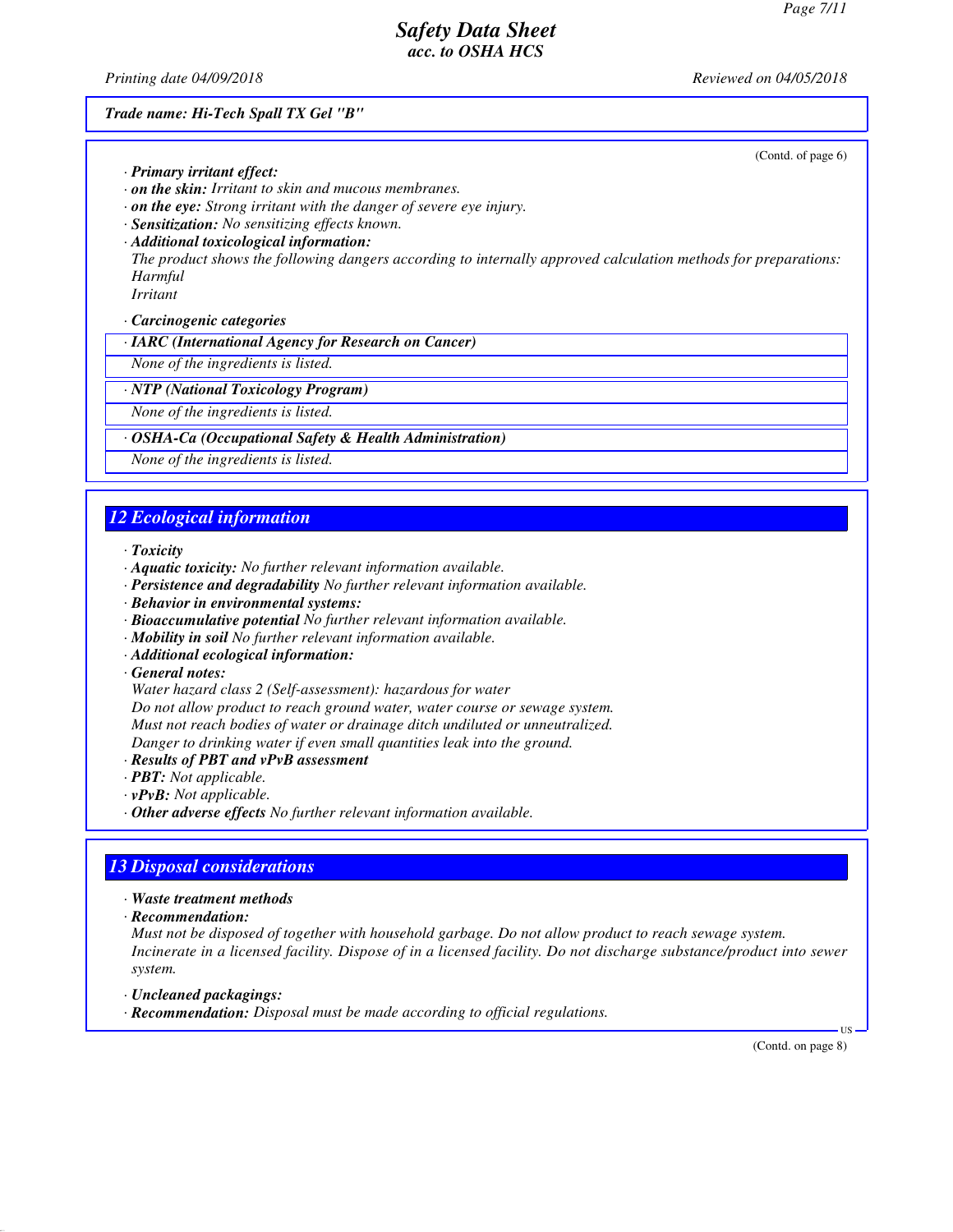*Printing date 04/09/2018 Reviewed on 04/05/2018*

# *Trade name: Hi-Tech Spall TX Gel "B"*

(Contd. of page 7)

| · <b><i>UN-Number</i></b>                    |                                                                                      |
|----------------------------------------------|--------------------------------------------------------------------------------------|
| $\cdot$ DOT                                  | not regulated<br><b>UN3082</b>                                                       |
| · IMDG, IATA                                 |                                                                                      |
| · UN proper shipping name                    |                                                                                      |
| $\cdot$ DOT                                  | not regulated                                                                        |
| $\cdot$ IMDG                                 | ENVIRONMENTALLY HAZARDOUS SUBSTANCE, LIQUID,                                         |
|                                              | N.O.S. (diethylmethylbenzenediamine), MARINE POLLUTANT                               |
| $\cdot$ IATA                                 | ENVIRONMENTALLY HAZARDOUS SUBSTANCE, LIQUID,<br>N.O.S. (diethylmethylbenzenediamine) |
|                                              |                                                                                      |
| · Transport hazard class(es)                 |                                                                                      |
| $\cdot$ <i>DOT</i>                           |                                                                                      |
| · Class                                      | not regulated                                                                        |
| · IMDG, IATA                                 |                                                                                      |
|                                              |                                                                                      |
|                                              |                                                                                      |
|                                              |                                                                                      |
|                                              |                                                                                      |
| · Class                                      | 9 Miscellaneous dangerous substances and articles                                    |
| · Label                                      | 9                                                                                    |
| · Packing group                              |                                                                                      |
| $\cdot$ <i>DOT</i>                           | not regulated                                                                        |
| · IMDG, IATA                                 | Ш                                                                                    |
| · Environmental hazards:                     | Product contains environmentally hazardous substances:                               |
|                                              | diethylmethylbenzenediamine                                                          |
| · Marine pollutant:                          | Symbol (fish and tree)                                                               |
| · Special marking (IATA):                    | Symbol (fish and tree)                                                               |
| · Special precautions for user               | Warning: Miscellaneous dangerous substances and articles                             |
| · Danger code (Kemler):                      | 90                                                                                   |
| · EMS Number:                                | $F-A, S-F$                                                                           |
| · Stowage Category                           | A                                                                                    |
| · Transport in bulk according to Annex II of |                                                                                      |
| <b>MARPOL73/78 and the IBC Code</b>          | Not applicable.                                                                      |
| Transport/Additional information:            |                                                                                      |
| · IMDG                                       |                                                                                      |
| $\cdot$ Limited quantities (LQ)              | 5L                                                                                   |
| $\cdot$ Excepted quantities (EQ)             | Code: E1                                                                             |
|                                              | Maximum net quantity per inner packaging: 30 ml                                      |
|                                              | Maximum net quantity per outer packaging: 1000 ml                                    |
| · UN "Model Regulation":                     | UN 3082 ENVIRONMENTALLY HAZARDOUS SUBSTANCES,                                        |
|                                              |                                                                                      |

(Contd. on page 9)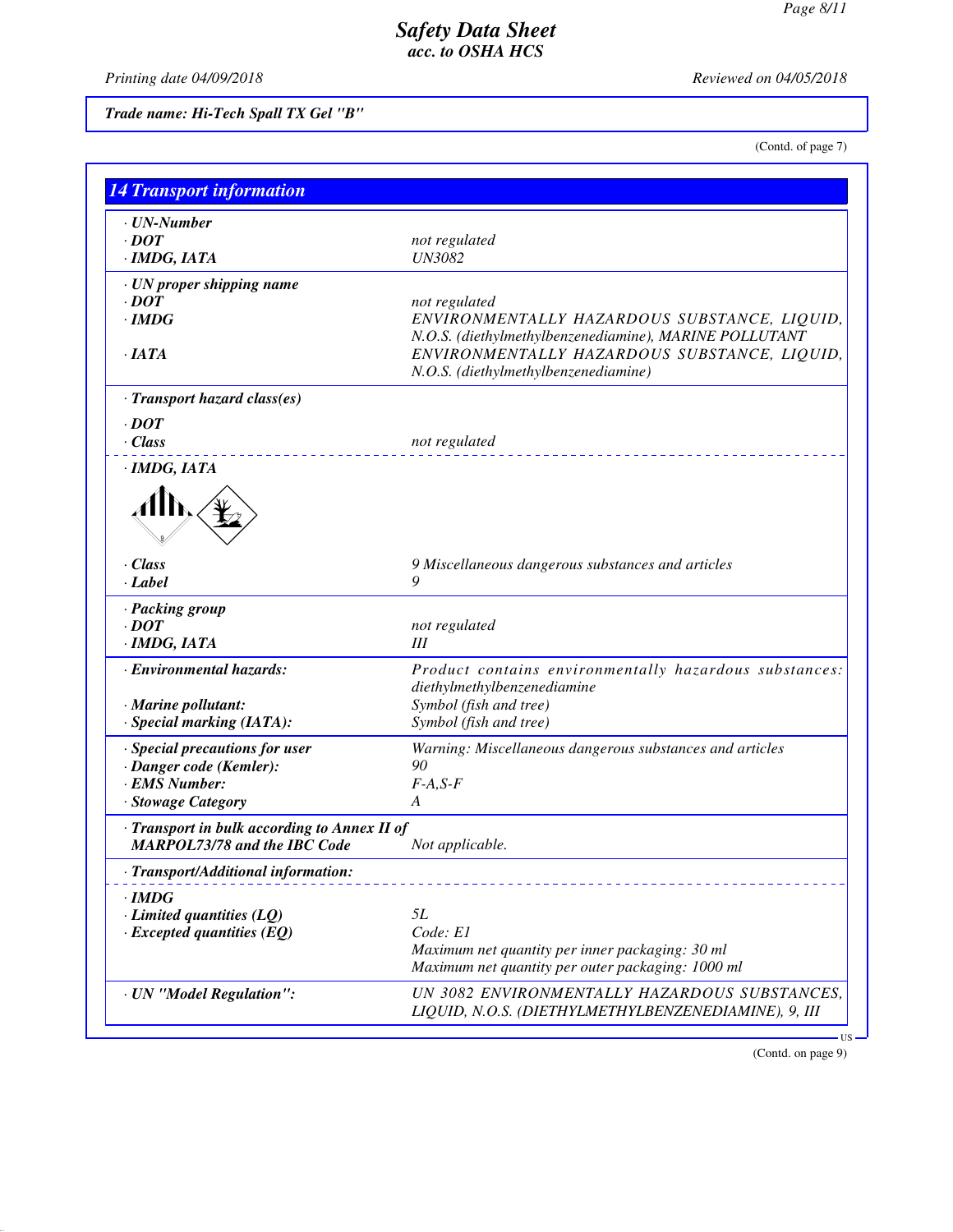*Printing date 04/09/2018 Reviewed on 04/05/2018*

*Trade name: Hi-Tech Spall TX Gel "B"*

(Contd. of page 8)

#### *\* 15 Regulatory information*

*· Safety, health and environmental regulations/legislation specific for the substance or mixture · Sara*

*· Section 355 (extremely hazardous substances):*

*None of the ingredients is listed.*

*· Section 313 (Specific toxic chemical listings):*

*None of the ingredients is listed.*

*· TSCA (Toxic Substances Control Act):*

*All ingredients are listed.*

*· Proposition 65*

*· Chemicals known to cause cancer:*

*None of the ingredients is listed.*

*· Chemicals known to cause reproductive toxicity for females:*

*None of the ingredients is listed.*

*· Chemicals known to cause reproductive toxicity for males:*

*None of the ingredients is listed.*

*· Chemicals known to cause developmental toxicity:*

*None of the ingredients is listed.*

*· Carcinogenic categories*

*· EPA (Environmental Protection Agency)*

*None of the ingredients is listed.*

*· TLV (Threshold Limit Value established by ACGIH)*

*None of the ingredients is listed.*

*· NIOSH-Ca (National Institute for Occupational Safety and Health)*

*None of the ingredients is listed.*

*· GHS label elements The product is classified and labeled according to the Globally Harmonized System (GHS). · Hazard pictograms*



*· Signal word Danger*

*· Hazard-determining components of labeling: 4,4'-methylenebis(cyclohexylamine) Solvent naphta (petroleum) heavy aliph. diethylmethylbenzenediamine Distillates (petroleum), hydrotreated light · Hazard statements Combustible liquid. Harmful if swallowed. Causes skin irritation. Causes serious eye damage. May cause damage to organs through prolonged or repeated exposure. May be fatal if swallowed and enters airways.*

(Contd. on page 10)

US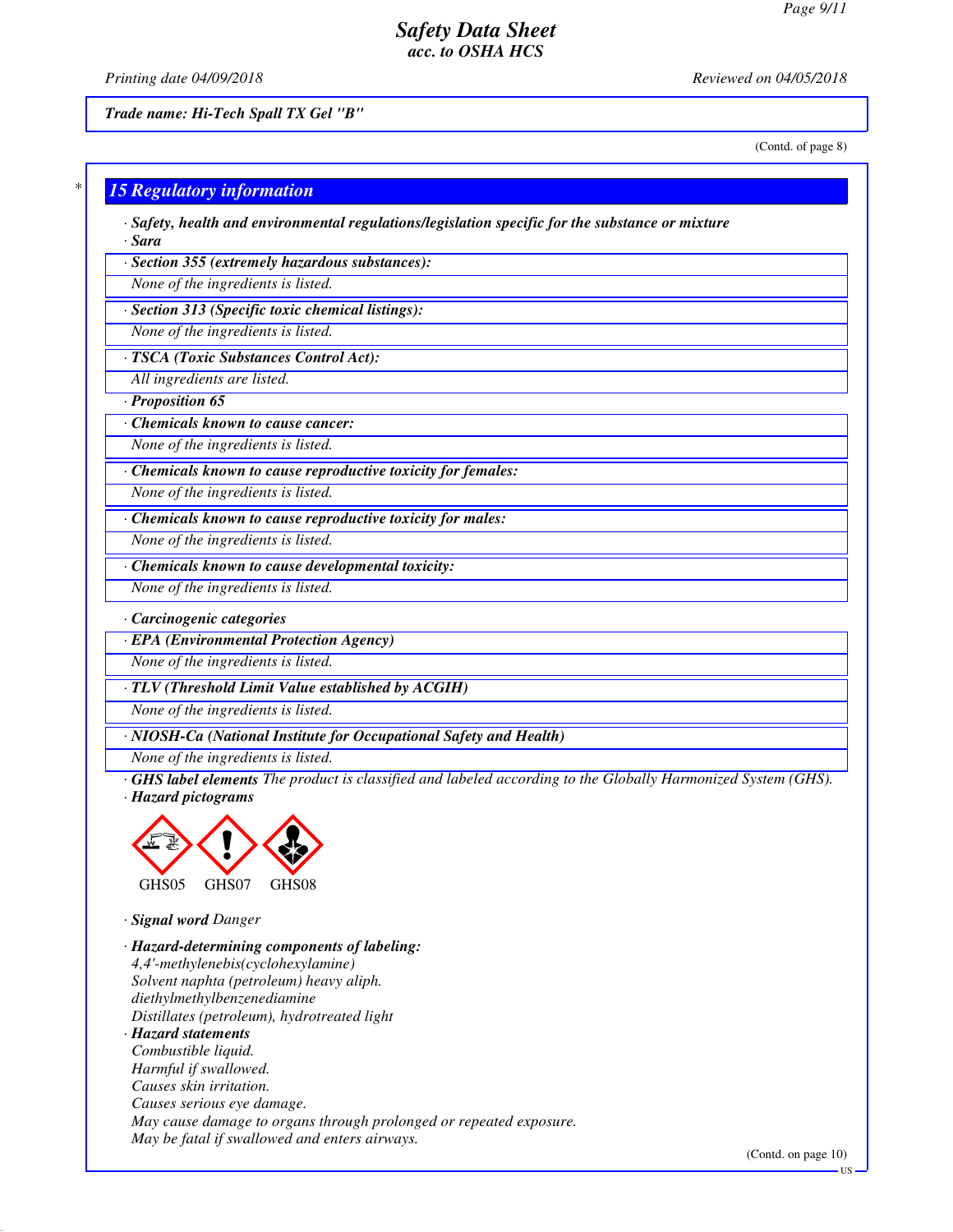*Printing date 04/09/2018 Reviewed on 04/05/2018*

*Trade name: Hi-Tech Spall TX Gel "B"*

| (Contd. of page 9)                                                                                             |  |
|----------------------------------------------------------------------------------------------------------------|--|
| $\cdot$ Precautionary statements                                                                               |  |
| Keep away from flames and hot surfaces. $-$ No smoking.                                                        |  |
| Do not breathe dust/fume/gas/mist/vapors/spray.                                                                |  |
| Wash thoroughly after handling.                                                                                |  |
| Do not eat, drink or smoke when using this product.                                                            |  |
| Wear protective gloves/protective clothing/eye protection/face protection.                                     |  |
| If swallowed: Immediately call a poison center/doctor.                                                         |  |
| Specific treatment (see on this label).                                                                        |  |
| Do NOT induce vomiting.                                                                                        |  |
| If on skin: Wash with plenty of water.                                                                         |  |
| If in eyes: Rinse cautiously with water for several minutes. Remove contact lenses, if present and easy to do. |  |
| Continue rinsing.                                                                                              |  |
| Get medical advice/attention if you feel unwell.                                                               |  |
| Rinse mouth.                                                                                                   |  |
| Take off contaminated clothing and wash it before reuse.                                                       |  |
| If skin irritation occurs: Get medical advice/attention.                                                       |  |
| In case of fire: Use for extinction: CO2, powder or water spray.                                               |  |
| Store in a well-ventilated place. Keep cool.                                                                   |  |
| Store locked up.                                                                                               |  |
| Dispose of contents/container in accordance with local/regional/national/international regulations.            |  |
| <b>Chemical safety assessment:</b> A Chemical Safety Assessment has not been carried out.                      |  |
|                                                                                                                |  |

# *16 Other information*

*This information is based on our present knowledge. However, this shall not constitute a guarantee for any specific product features and shall not establish a legally valid contractual relationship.*

- *· Department issuing SDS: Environment protection department.*
- *· Contact: Safety Department*

*<sup>·</sup> Date of preparation / last revision 04/09/2018 / 6 · Abbreviations and acronyms: ADR: Accord européen sur le transport des marchandises dangereuses par Route (European Agreement concerning the International Carriage of Dangerous Goods by Road) IMDG: International Maritime Code for Dangerous Goods DOT: US Department of Transportation IATA: International Air Transport Association ACGIH: American Conference of Governmental Industrial Hygienists EINECS: European Inventory of Existing Commercial Chemical Substances ELINCS: European List of Notified Chemical Substances CAS: Chemical Abstracts Service (division of the American Chemical Society) NFPA: National Fire Protection Association (USA) HMIS: Hazardous Materials Identification System (USA) VOC: Volatile Organic Compounds (USA, EU) LC50: Lethal concentration, 50 percent LD50: Lethal dose, 50 percent PBT: Persistent, Bioaccumulative and Toxic vPvB: very Persistent and very Bioaccumulative NIOSH: National Institute for Occupational Safety OSHA: Occupational Safety & Health TLV: Threshold Limit Value PEL: Permissible Exposure Limit REL: Recommended Exposure Limit Flam. Liq. 3: Flammable liquids – Category 3 Flam. Liq. 4: Flammable liquids – Category 4 Acute Tox. 3: Acute toxicity – Category 3 Acute Tox. 4: Acute toxicity – Category 4 Skin Corr. 1B: Skin corrosion/irritation – Category 1B Skin Irrit. 2: Skin corrosion/irritation – Category 2 Eye Dam. 1: Serious eye damage/eye irritation – Category 1 Eye Irrit. 2A: Serious eye damage/eye irritation – Category 2A*